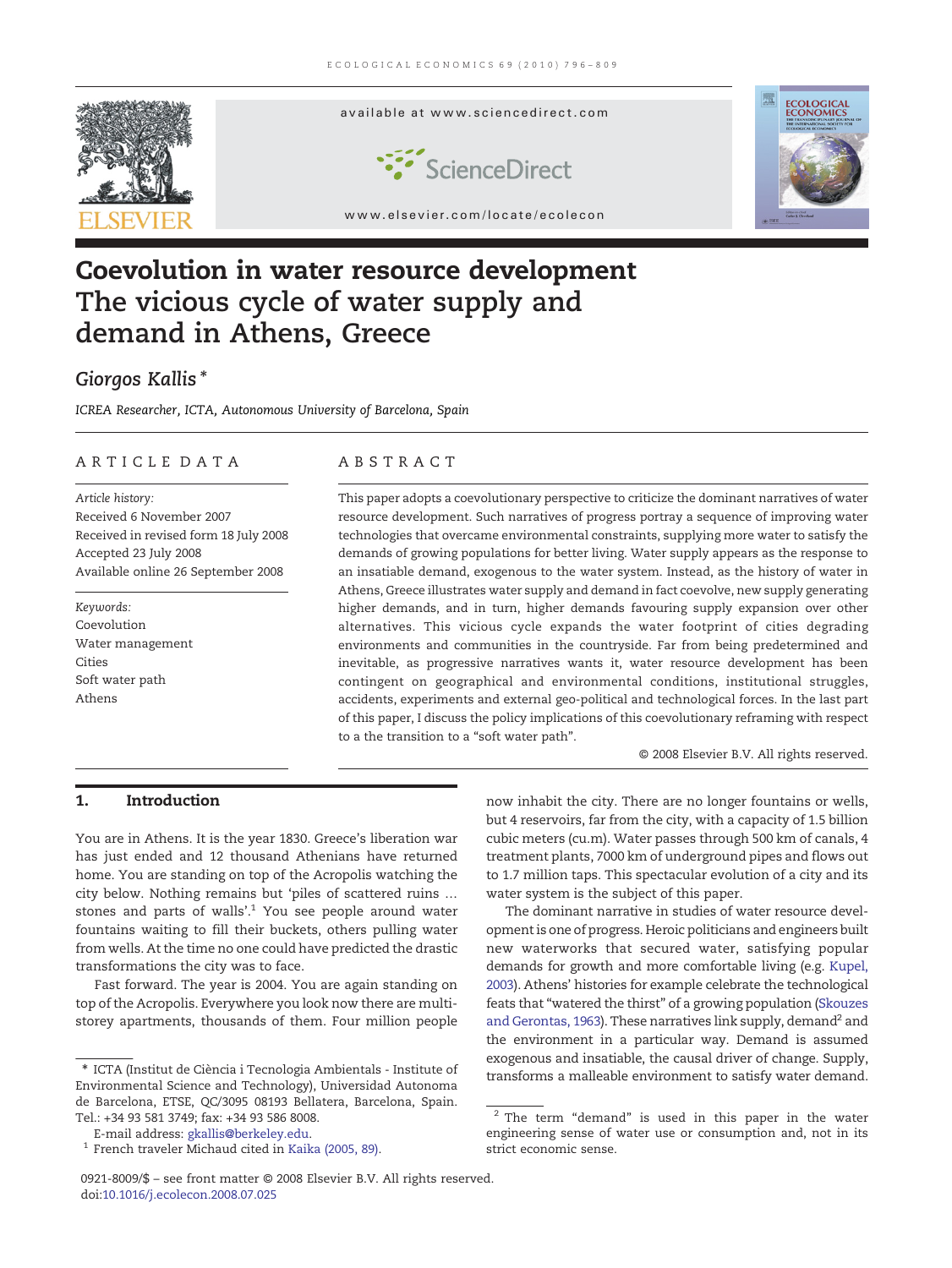As technologies progress, more and more water is supplied and society is getting better.

The narrative of progress has been challenged by many [\(Norgaard, 1994](#page--1-0)). Environmentally minded works have highlighted the ecological impacts of water supply and the resource limitations of ever-growing demands ([Pearce, 2006;](#page--1-0) [Reisner, 1996; Postel, 1992](#page--1-0)). Political economists have reversed causality between supply and demand showing how powerful interests coalesce to see that water availability and related costs do not stand in the way of regional growth and profits. From this perspective, waterworks are built to create demand and growth, not to satisfy it ([Walker and Williams, 1981;](#page--1-0) [Worster, 1985\)](#page--1-0). Institutional economists, historians and political scientists have documented the fierce institutional battles over new values and technologies that condition change in water systems [\(Righter, 2005; Paavola, 2002; Elkind,](#page--1-0) [1998; Platt, 1995](#page--1-0)). More recently, Marxian political ecologists have described cities and water systems as "hybrid" metabolisms that interweave flows of water, money, technology and ideology. Uneven socio-natures are produced, where some benefit and many loose ([Swyngedouw, 2004; Kaika, 2005\)](#page--1-0).

From these and other works, a distinction of three periods in the history of modern urban water supply emerges:

- i) an early period of private control and limited domestic access to water, with low-scale, local technological solutions (roughly till mid/end-19th century),
- ii) a period of State or municipal control, large engineering works and universalization of domestic water access, that has been called by [Sauri and Del Moral \(2001\)](#page--1-0) the "hydraulic paradigm" and linked by [Gandy \(1997\)](#page--1-0) to the "Fordist period" (roughly mid/end-19th century to 1970s),
- iii) a contemporary shift to market instruments and integrated management ([Gandy, 1997; Bakker, 2003;](#page--1-0) [Elkind, 1998](#page--1-0)).

The present work is positioned within this rich intellectual context. It seeks to problematize the progressive narrative of water resource development and explore the complex interactions between technologies, institutions and nature, supply and demand, power and distribution through which urban water systems gradually evolve.

A time sequence of events, such as those that mark Athens' water history [\(Fig. 1](#page--1-0)), lacks a narrative. A narrative needs theory to select important from un-important events and link them causally ([Cronon, 1992](#page--1-0)). The theory of coevolution [\(Norgaard, 1994](#page--1-0)) is used here as the glue to bind an alternative narrative. Coevolution "provides a sophisticated explanatory framework which can incorporate a multi-dimensional and cross-disciplinary approach to dealing with complex … change" ([Kerr, 2004](#page--1-0), 331). Others too have referred before to coevolution in relation to water management but did not develop it beyond a metaphor for interaction between multiple variables [\(Aguilera-Klink, 2000\)](#page--1-0) or for social adaptation to climate variability [\(Adger, 1999](#page--1-0)).

The building blocks of a coevolutionary narrative are interconnectedness and variation. [Norgaard \(1994\)](#page--1-0) argued that technologies, institutions and values change interdependently and in connection to the bio-physical environment. Beyond

"co", Norgaard also argued that this change is "evolutionary", i.e. that its constituents parts exhibit variation and that this variation changes over time, increasing by innovation, and decreasing by systematic selection ([Nelson, 1995\)](#page--1-0). In social systems, the contextual environment in which various actions (practices, habits) occur sets constraining and enabling principles that exert selective bias in favour of some actions and against others ([Kerr, 2004](#page--1-0)).

For example, policy change may be represented in terms of an evolving population of policy ideas that express ideological preferences and are differentially materialized into actions. Selection takes place in political arenas influenced by the relative power of the social interests that support competing ideas ([Kerr, 2004\)](#page--1-0). Culture also evolves as the frequency of different ideas or practices in a population changes through mimicry, persuasion or coercion ([Runciman, 2005](#page--1-0)). Norgaard's model is in effect a meta-framework whereby evolution in each of the policy, cultural and environmental spheres is affecting evolution in the others.

In the next section I work with these ideas to construct a coevolutionary narrative of water resource development in cities. Section 3 discusses the methods used for this research and Section 4 narrates the case study. Section 5 concludes with the implications of the coevolutionary narrative.

### 2. A coevolutionary perspective of urban water resource development

Let us think of a city in terms of two evolutionary systems, the output of which roughly corresponds to water demand and water supply ([Fig. 2\)](#page--1-0). The first system consists of a population of households with different behavioural and physical attributes, in our case a variety of water-use practices and appliances.3 Variation increases as new ways of using water are invented, or introduced from abroad. These are differentially adopted through intra-household selection in the context of inter-household imitation, persuasion (advertising, education) and coercion (laws). The multi-dimensional contextual environment of the city – economic, ideological, cultural, built, and biophysical – exerts selective pressure upon household variants. Over time the frequency of different attributes in the population changes. Compare for example water uses and appliances in a population of an early 19th century city with those of today. Change did not happen overnight. Some households introduced new appliances. They coexisted with households with older ones. New designs and uses gradually spread to dominate the population, only to be replaced by other ones [\(Goubert, 1989](#page--1-0)).

The second evolutionary system consists of a population of competing water supply policies [\(Kerr, 2004\)](#page--1-0). Policy evolution is punctuated by crises, such as water shortages. Social actors struggle for selection of the solutions they support in – visible and hidden – political arenas. A key selection attribute is the costs – and benefits – of each solution, including monetary and non-monetary values, and their distribution. These in turn are

<sup>&</sup>lt;sup>3</sup> The same conception could apply to producing units consuming water, e.g. industries, farms. For simplicity these are not discussed here.